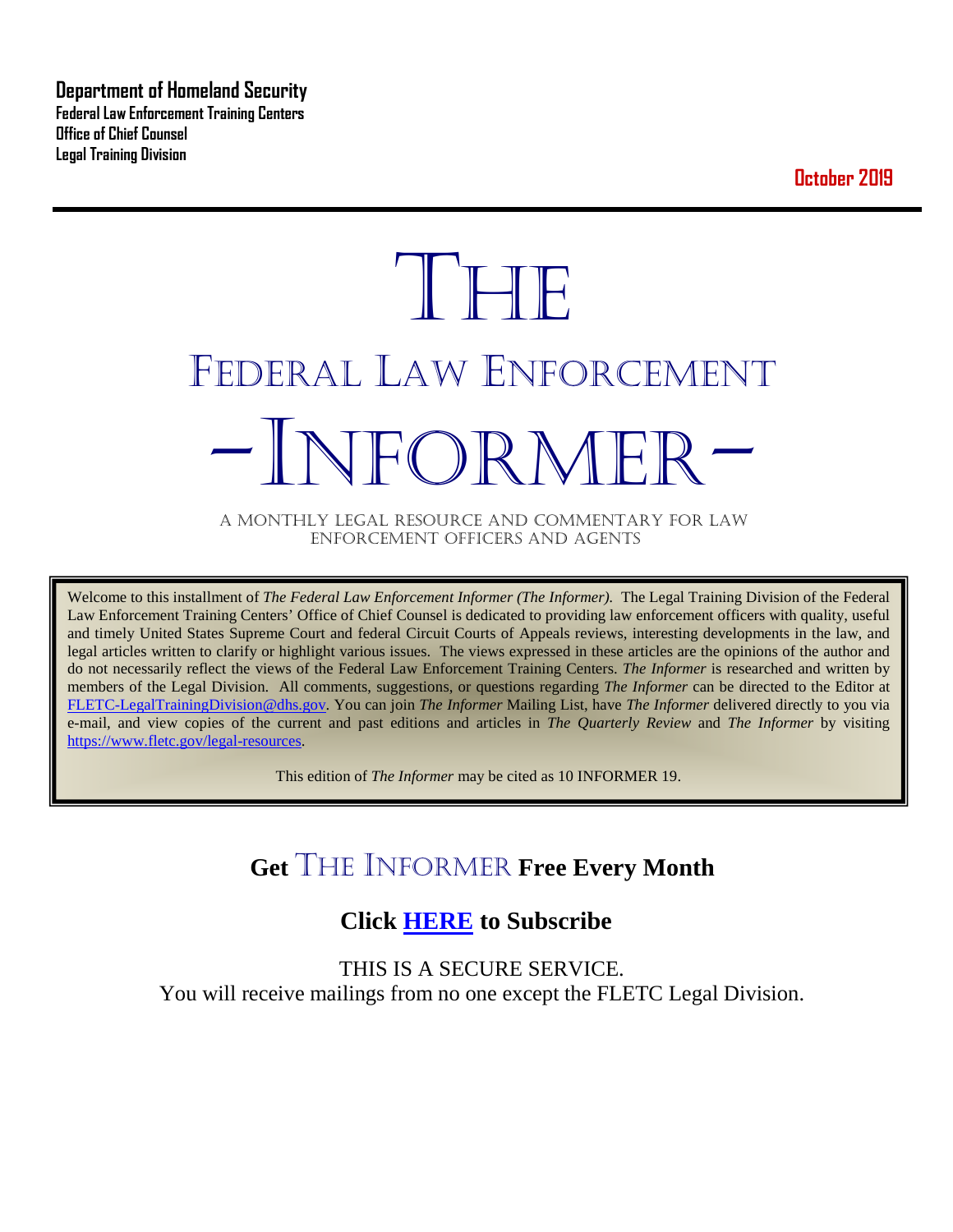# **The Informer – October 2019**

### **Case Summaries**

# **[Circuit Courts of Appeals](#page-3-0)**

#### **[Second Circuit](#page-3-1)**

| <b>United States v. Wallace:</b> Whether officers unreasonably extended the duration of a                                                                                                                                                                                                 |
|-------------------------------------------------------------------------------------------------------------------------------------------------------------------------------------------------------------------------------------------------------------------------------------------|
| <b>Third Circuit</b>                                                                                                                                                                                                                                                                      |
| Pellegrino v. United States Transportation Security Administration: Whether<br>Transportation Security Officers (TSOs) are "investigative or law enforcement officers"<br>whose intentional torts expose the federal government to liability under the Federal                            |
| <b>Fourth Circuit</b>                                                                                                                                                                                                                                                                     |
| <b>United States v. Curry:</b> Whether police officers violated the Fourth Amendment by<br>stopping the defendant without establishing reasonable suspicion that he was involved<br>in criminal activity after the officers heard gunshots from a residential area, responding            |
| <b>Sixth Circuit</b>                                                                                                                                                                                                                                                                      |
| United States v. Clayton: Whether a police officer's failure to inform the defendant<br>that he had the right to have his attorney present during questioning rendered the                                                                                                                |
| <b>Ninth Circuit</b>                                                                                                                                                                                                                                                                      |
| <b>United States v. Cano:</b> Whether the warrantless searches of the defendant's cell phone<br>by Homeland Security Investigations agents were valid under the border search exception10                                                                                                 |
| <b>United States v. Garay:</b> Whether the failure to complete an inventory sheet, as required<br>by department policy, automatically invalidated an inventory search of the defendant's car<br>and whether subsequent search warrant affidavits established probable cause to search the |

#### **[Tenth Circuit](#page-13-0)**

**United States v. Romero:** Whether a police officer had probable cause to arrest the defendant for failing to obey lawful police commands in violation of N.M. Stat. § 30-22-1(D).....**[14](#page-13-1)**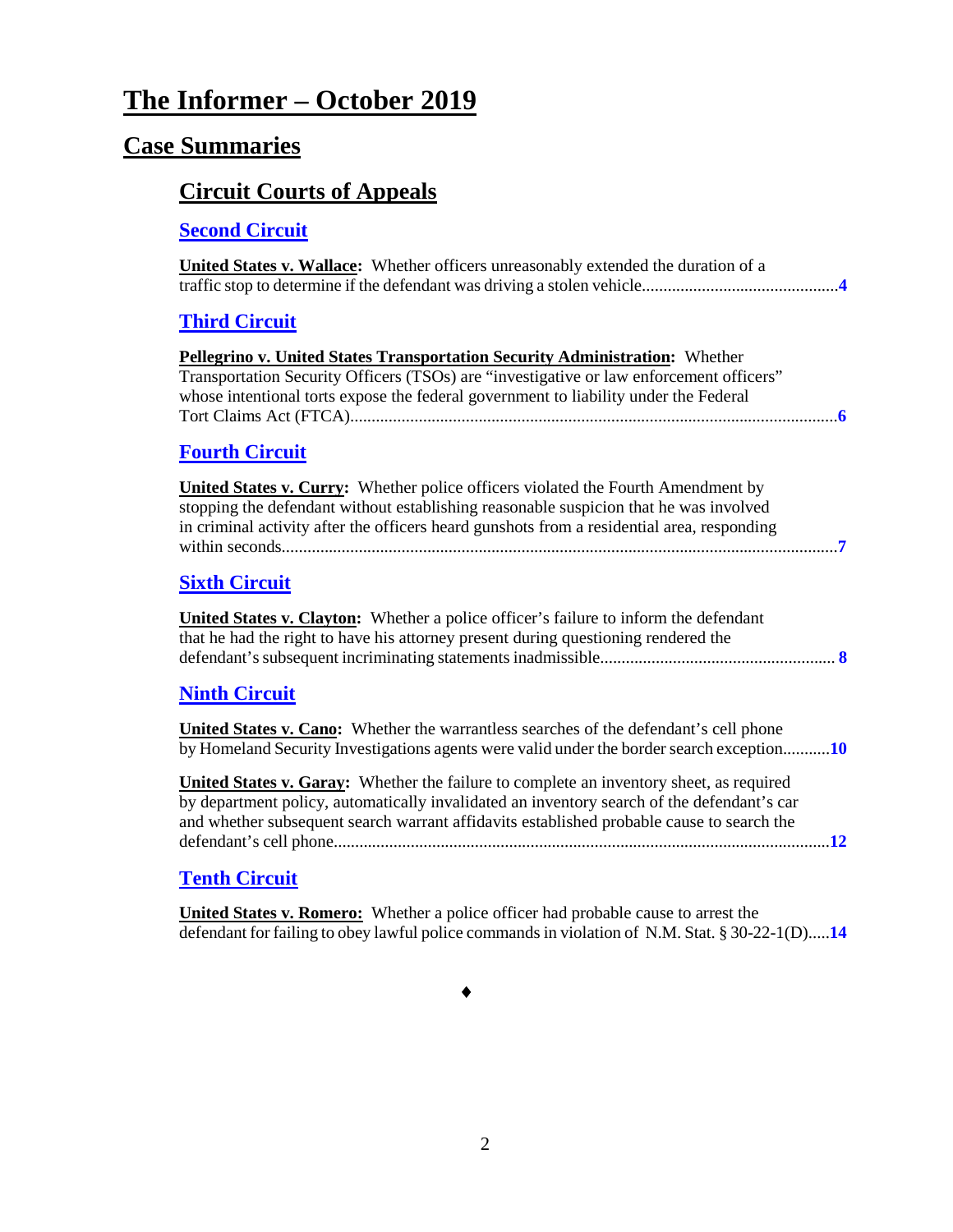# **FLETC Informer Webinar Schedule**

#### **1. Sharp v. Murphy: Indian Country Criminal Jurisdiction in Oklahoma**

Presented by Robert Duncan and Henry McGowen, Attorney-Advisors / Senior Instructors, Federal Law Enforcement Training Centers, Artesia, New Mexico.

Sharp v. Murphy (previously known as Carpenter v. Murphy) is a pending case before the United States Supreme Court that will address deep questions of Indian Country criminal jurisdiction and the future of Indian law. This case serves as an ideal starting place for attorneys and law enforcement officers learning about Indian Country criminal jurisdiction. In this webinar, Robert Duncan and Henry McGowen will explore the history behind Indian Country as defined in 18 U.S.C. § 1151, the unique challenges that domestic dependent nations face in our constitutional structure, and the current status of Sharp v. Murphy.

**Wednesday November 13, 2019: 3 p.m. Eastern / 2 p.m. Central / 1 p.m. Mountain / 12 p.m. Pacific** 

**To participate in this webinar: <https://share.dhs.gov/artesia>**

#### ♦

#### **To Participate in a FLETC Informer Webinar**

- **1.** Click on the link to access the Homeland Security Information Network (HSIN).
- **2.** If you have a HSIN account, enter with your login and password information.
- **3.** If you do not have a HSIN account, click on the button next to "Enter as a Guest."
- **4.** Enter your name and click the "Enter" button.
- **5.** You will now be in the meeting room and will be able to participate in the event.
- **6.** Even though meeting rooms may be accessed before an event, there may be times when a meeting room is closed while an instructor is setting up the room.
- **7. If you experience any technical issues / difficulties during the login process, please call our audio bridge line at (877) 446-3914 and enter participant passcode 232080 when prompted.**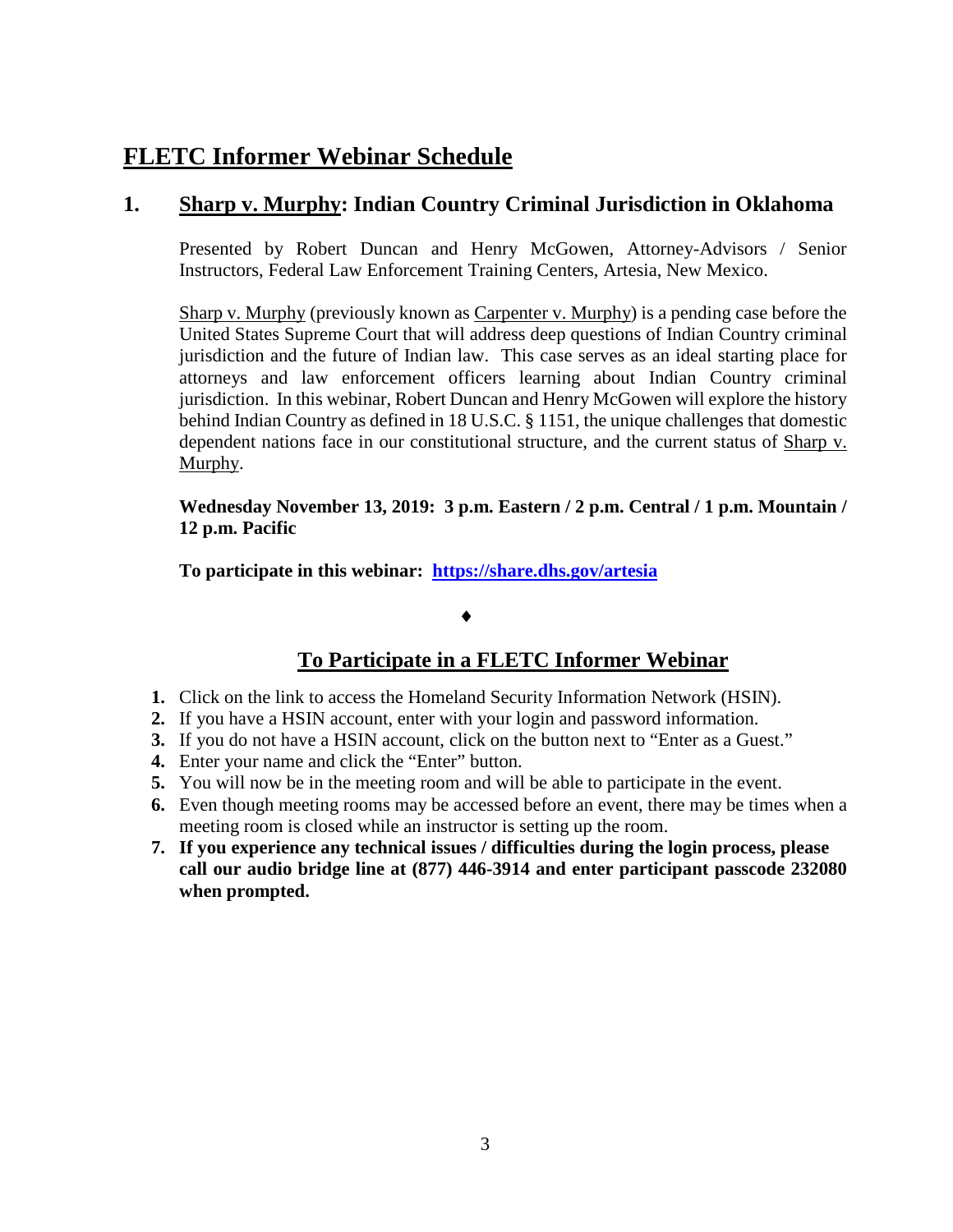# CASE SUMMARIES

# Circuit Courts of Appeal

## <span id="page-3-1"></span><span id="page-3-0"></span>**Second Circuit**

#### <span id="page-3-2"></span>**United States v. Wallace, 937 F.3d 130(2d Cir. 2019)**

Three New York City police officers were traveling in a patrol car when, at approximately 7:20 p.m., they saw a defective brake light on the vehicle in front of them and pulled the vehicle over. As two of the officers approached the vehicle, they saw scratches and dents all around the car and broken glass on the windshield. When the officers asked the driver, Wallace, for his driver's license and registration, Wallace provided his license, but stated that he did not have a copy of his registration.

While standing next the vehicle, the officers observed scratch marks and chipped paint on the top right corner of the driver's side door. The damage indicated to both officers that someone had pried open the door in order to forcibly enter the vehicle. The officers further observed that the registration sticker and inspection certificate on the windshield were damaged and faded. Both stickers appeared to have been peeled off and taped back onto the windshield.

When the officers asked Wallace about the condition of the stickers, he stated that the damage had been caused by a defogging spray, and explanation that one of the officers found inconsistent with his personal experience with defogging agents. When asked about the damage on the top right corner of the driver' side door, Wallace told the officers that it was caused on a prior occasion when he had to forcibly enter the vehicle after locking himself out of it.

Because of the damage to the registration sticker, the Vehicle Identification Number (VIN) printed on the registration sticker was only partially visible, although the officers were able to view the full VIN which was displayed on the dashboard from outside the vehicle. Based on their training concerning automobile crimes, the officers knew that a technique known as a "VIN swap" was often used to disguise a stolen vehicle. A VIN swap occurs when a VIN from one vehicle is removed and placed onto a stolen vehicle of a similar make and model. In the case of a VIN swap, the VIN that is visible on the vehicle's registration or dashboard may fail to match the VIN printed on other locations throughout the vehicle, such as the doorjamb or engine block, which may be more difficult to locate or impossible to remove. A successful VIN swap will disguise a stolen automobile if officers rely exclusively on the VIN that is outwardly visible rather than cross checking that number with an additional VIN when running a report on the vehicle.

The officers suspected Wallace's vehicle was stolen given their knowledge of VIN swaps and the various suspicious conditions, including: the signs of forced entry; Wallace's missing registration; and the damaged, taped-on condition of the registration stickers. Consequently, the officers decided to check if the VIN that was printed on the dashboard matched the VIN located on doorjamb of the vehicle. When the officers asked Wallace if he could open the driver's side door, he consented; however, the VIN label was missing from the doorjamb. At this point, the officers arrested Wallace under a New York statute that prohibited possessing a vehicle from which a VIN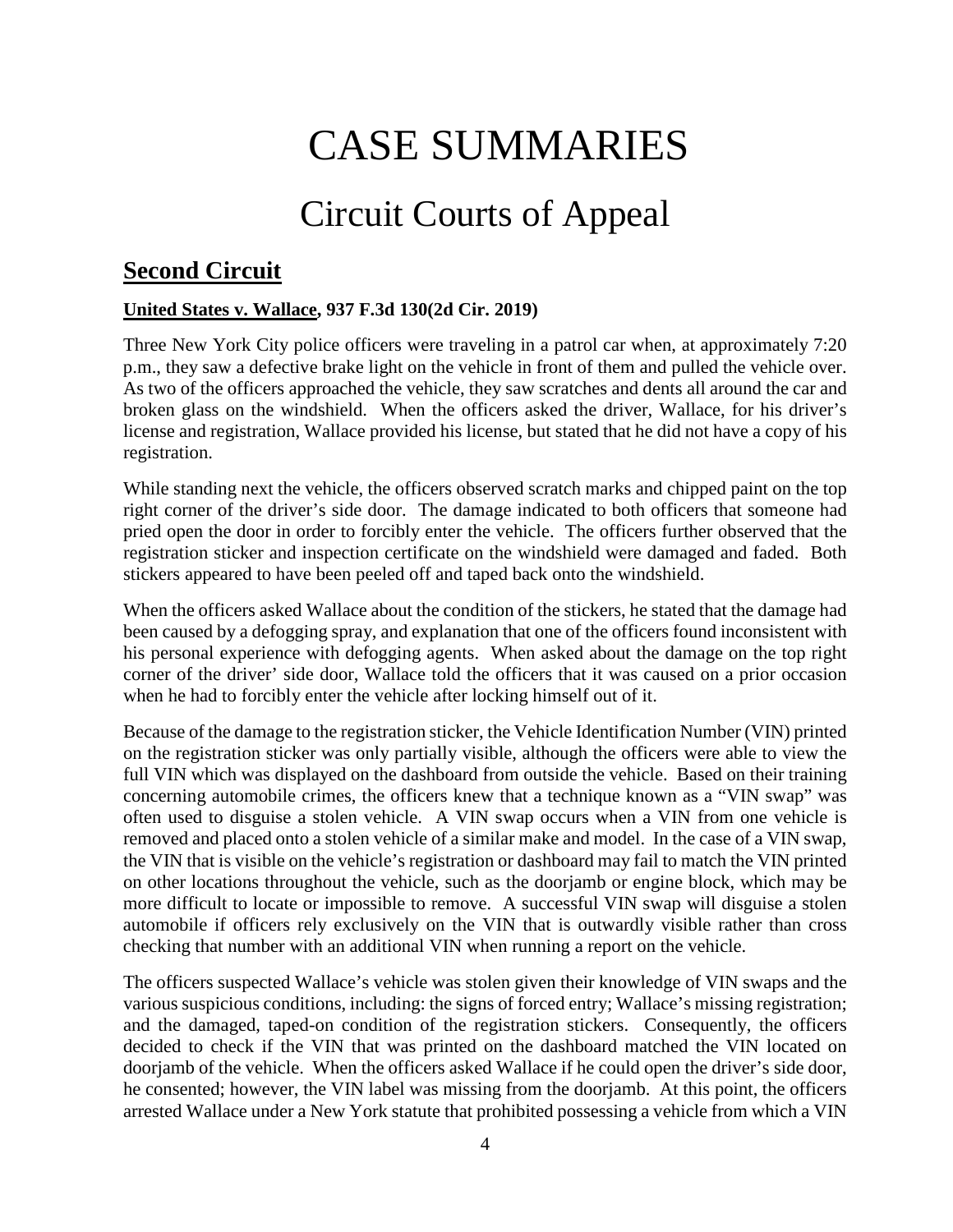label or sticker has been removed. The arrest occurred at approximately 7:29 p.m.. The officers impounded Wallace's vehicle and conducted an inventory search, which revealed a handgun and ammunition.

At approximately 7:22 p.m., one of the officers searched Wallace's name through law enforcement databases using a portable electronic device called a Rugby. The Rugby device returned a report that provided, among other information, Wallace's driver's license, license plate, and VIN. The information from the Rugby report matched Wallace's driver's license and the license plate the officers observed at the scene. Although it was clear that the Rugby report was run after the stop, it was not clear which officer ran the report or when the report was run in relation to the other events that occurred during the traffic stop.

The government charged Wallace with possession of a firearm and ammunition by a convicted felon.

Wallace filed a motion to suppress the evidence seized from his vehicle. Wallace argued that the officers unreasonably extended the duration of stop. Specifically, Wallace claimed that when the officers received the results of the Rugby report by 7:22 p.m., any reasonable suspicion that the vehicle may have been stolen had been dispelled. Consequently, according to Wallace, the remaining seven minutes of the stop constituted an unreasonable detention, rendering the evidence discovered during it inadmissible.

The court disagreed. The court relied upon the ruling in [Rodriguez v. United States,](https://supreme.justia.com/cases/federal/us/575/13-9972/) in which the Supreme Court held that "a police stop exceeding the time needed to handle the matter for which the stop was made" constitutes an unreasonable seizure under the Fourth Amendment. However, in Rodriguez, the Court added that a traffic stop may be extended beyond the point of completing its mission "if an officer develops reasonable suspicion of criminal activity."

The court held that without the results of the Rugby report, the officers' extension of the traffic stop was supported by reasonable suspicion. First, the officers saw scratch marks on the upperright portion of the driver's side door, which indicated to the officers that someone had forcibly entered the vehicle. Second, Wallace was unable to produce the registration for his vehicle. Third the vehicle's registration and inspection stickers were damaged, affecting the visibility of the VIN on the registration sticker. Fourth, when questioned about the condition of these stickers, Wallace stated that they had been damaged by a defogging spray, an explanation the officers found not to be credible.

Next, even assuming that all of the officers at the scene knew about the results of the Rugby report, the court concluded that the results of the Rugby report did not dispel the officer's reasonable suspicion that the vehicle was stolen. According to the officers, a Rugby report that a visible VIN on a vehicle is the same VIN that is registered to the driver does not automatically provide conclusive evidence that the vehicle is not stolen. Instead, as the officers testified, in the case of a VIN swap, a Rugby report could fail to identify a stolen vehicle because the report would provide information about a vehicle other than the vehicle that had been stopped. It is for this reason that an examination of a VIN in a non-public place, in a minimally intrusive location such as the doorjamb, may be helpful to determine if a vehicle has been stolen. The court recognized that under most circumstances, a Rugby report run during a traffic stop would confirm ownership of a vehicle and dispel any reasonable suspicion of auto theft. However, in this case, the court found the totality of the circumstances suggested that Wallace's vehicle may have been stolen and the results of the Rugby report were thereby inconclusive. As a result, court concluded that the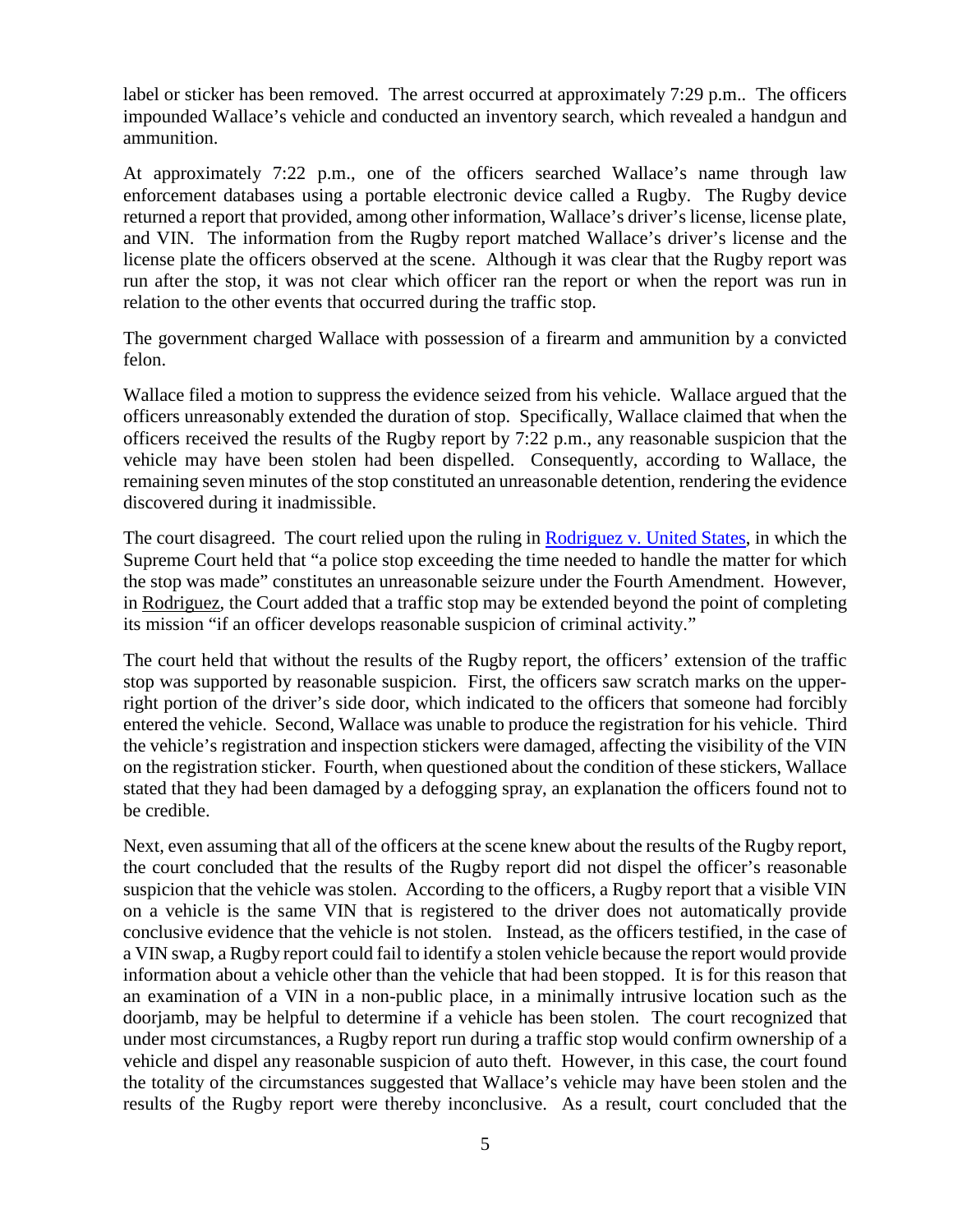officers were justified in extending the duration of the traffic stop for the limited purpose of confirming the VIN on the doorjamb.

For the court's opinion: [https://cases.justia.com/federal/appellate-courts/ca2/17-0472/17-0472-](https://cases.justia.com/federal/appellate-courts/ca2/17-0472/17-0472-2019-09-03.pdf?ts=1567522806) [2019-09-03.pdf?ts=1567522806](https://cases.justia.com/federal/appellate-courts/ca2/17-0472/17-0472-2019-09-03.pdf?ts=1567522806)

\*\*\*\*\*

# <span id="page-5-0"></span>**Third Circuit**

#### <span id="page-5-1"></span>**Pellegrino v. United States Transp. Sec. Admin., 937 F.3d 164 (3d Cir. 2019)**

Nadine Pellegrino sued the Transportation Security Administration (TSA) and several Transportation Security Officers (TSOs) regarding an encounter at a security checkpoint and a private screening room at the Philadelphia International Airport. Pellegrino sued the United States under the Federal Tort Claims Act (FCTA) for the intentional torts of false arrest, false imprisonment, and malicious prosecution. The district court dismissed Pellegrino's claims against the government under the FTCA. The district court held that that TSOs are not "investigative or law enforcement officer[s]" under the FTCA; therefore, the government was not liable for damages caused by their intentional torts.

Pellegrino appealed to the Third Circuit Court of Appeals.

In general, the federal government is immune from lawsuit. However, Congress enacted the FTCA, which waives the government's immunity from suit and allows individuals to sue the government for injuries "caused by . . . any employee of the Government." The government's waiver of immunity from suit is not absolute. The FTCA does not allow individuals to sue the government for intentional torts, unless the intentional tort is committed by an "investigative or law enforcement officer." The FTCA defines a law enforcement officer as "any officer of the United States who is empowered by law to execute searches, to seize evidence, or to make arrests for violations of Federal law." The issue before the court was whether TSOs are "law enforcement officers" under the FTCA.

First, the court noted that TSOs are officers by name, wear uniform with badges noting that title, and serve in positions of trust and authority. Although TSOs are designated as "employees" under the Aviation Security Act (ASA) and not "law enforcement officers," the court found there is no indication that only a specialized "law enforcement officer" as defined in the ASA qualifies as an officer of the United States under the FTCA.

Second, the court held that TSO screenings are searches under the Fourth Amendment and under the definition provided by the Supreme Court in [Terry v. Ohio.](https://supreme.justia.com/cases/federal/us/392/1/) In Terry, the Court found that "a careful exploration of the outer surfaces of a person's clothing all over his or her body" in an attempt to find weapons constitutes a "search." Here, the court found this to be an accurate description of the duties of a TSO, who are empowered by 49 U.S.C. § 44935(f)(1)(B)(v), to "thoroughly conduct" an exploration "over an individual's entire body."

Finally, the court held that TSOs' searches are "for violations of Federal law" given that their inspections are for items such as firearms and explosives, which is banned on aircraft pursuant to federal law.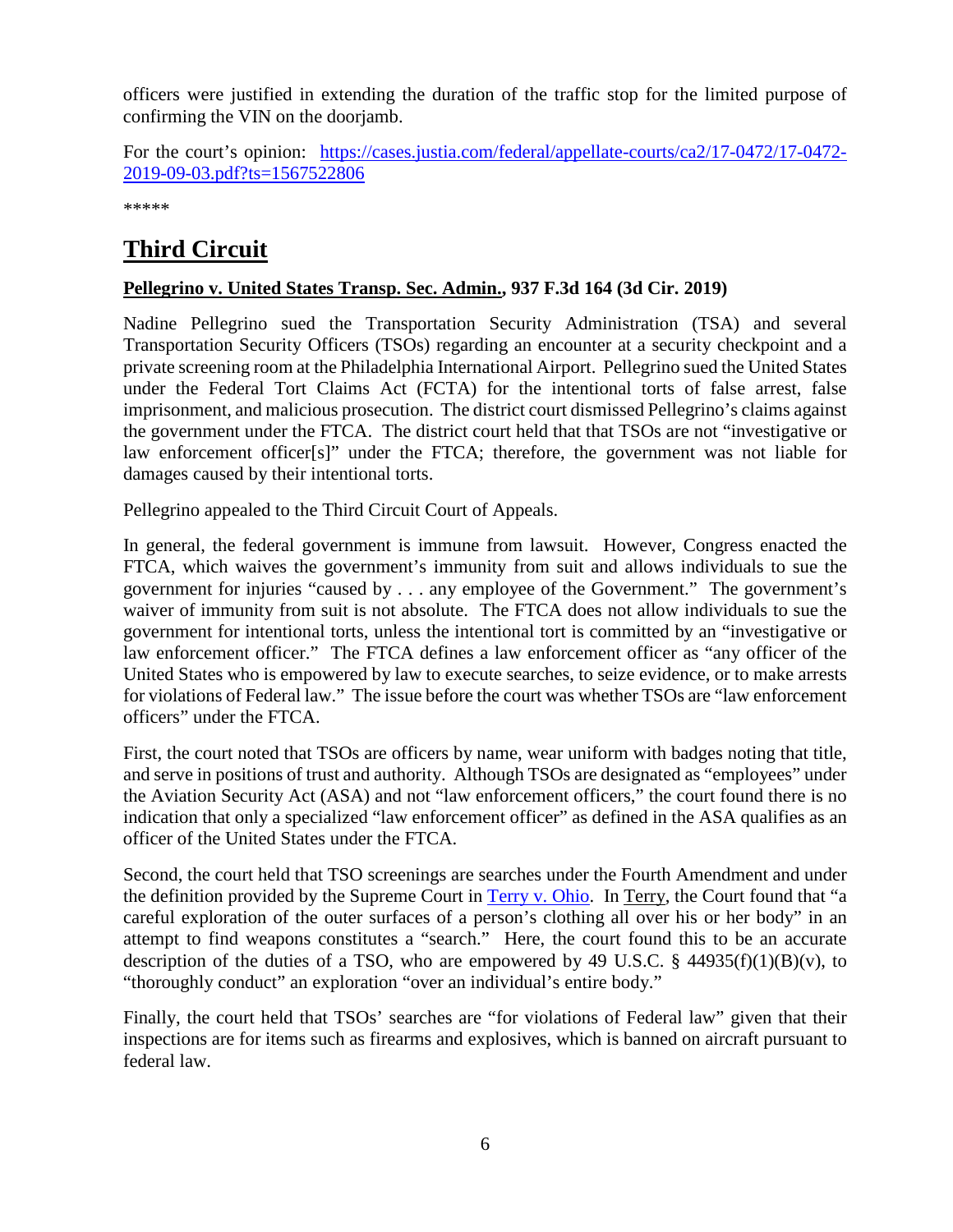Consequently, because the court held that TSOs are "officer[s] of the United States" empowered to "execute searches" for "violations of Federal law," it reversed the decision of the district court and allowed Pellegrino's lawsuit to proceed against the government.

For the court's opinion: [https://cases.justia.com/federal/appellate-courts/ca3/15-3047/15-3047-](https://cases.justia.com/federal/appellate-courts/ca3/15-3047/15-3047-2019-08-30.pdf?ts=1567182606) [2019-08-30.pdf?ts=1567182606](https://cases.justia.com/federal/appellate-courts/ca3/15-3047/15-3047-2019-08-30.pdf?ts=1567182606)

\*\*\*\*\*

# <span id="page-6-0"></span>**Fourth Circuit**

#### <span id="page-6-1"></span>**United States v. Curry, 937 F.3d 363 (4th Cir. 2019)**

Four uniformed police officers were on patrol in a neighborhood that had been the site of frequent gun violence, with six shooting and two homicides in the previous three months. The most recent homicide in the neighborhood had occurred ten days earlier. At around 9:00 p.m., the officers heard approximately six gunshots a few blocks away. The officers drove two to three blocks, arriving in the area from which they believed the shots originated, approximately thirty-five seconds later.

The officers exited their car and approached a group of men who were walking away from the area. The officers illuminated the men with their flashlights and ordered them to stop, raise their hands, and lift their shirts to expose their waistbands for any concealed weapons. When one of the men, Bill Curry, failed to comply, the officers attempted to frisk him for weapons. After Curry resisted the officers, a brief scuffle ensued and Curry was taken to the ground and handcuffed. The officers then recovered a silver revolver from the ground near Curry.

The government charged Curry with being a felon in possession of a firearm.

Curry filed a motion to suppress the firearm. Curry argued that the officers violated the Fourth Amendment by stopping and searching him without first establishing reasonable suspicion that he was engaged in criminal activity.

The district court agreed and suppressed the firearm. The court held that the officers lacked reasonable suspicion to justify the brief investigatory stop. The court reasoned that because the officers "had no particularized suspicion as to Curry" and were "not attempting to detain only Curry" but the other men as well, the stop could not be justified under [Terry v. Ohio.](https://supreme.justia.com/cases/federal/us/392/1/) Although the court recognized that the officers had legitimate concerns for their safety, the court stated, "the Constitution requires a particularized and objective basis for suspecting the particular person stopped of criminal activity." Because the district court held that the initial stop was unlawful, it did not consider whether the officers were later justified in searching Curry. The government appealed.

The Fourth Amendment requires that searches and seizures be reasonable. To determine the reasonableness of a search or seizure, a court must balance the government's interest in conducting a search or seizure against the degree to which the search or seizure invades a person's legitimate expectations of privacy. The court added that this balance depends upon the context within which a search or seizure occurs.

Depending on the context, law enforcement officers often need some suspicion of criminal activity to reasonably search or seize a person. For example, a vehicle may be stopped if officers reasonably suspect the driver committed a traffic violation. One the vehicle is stopped, an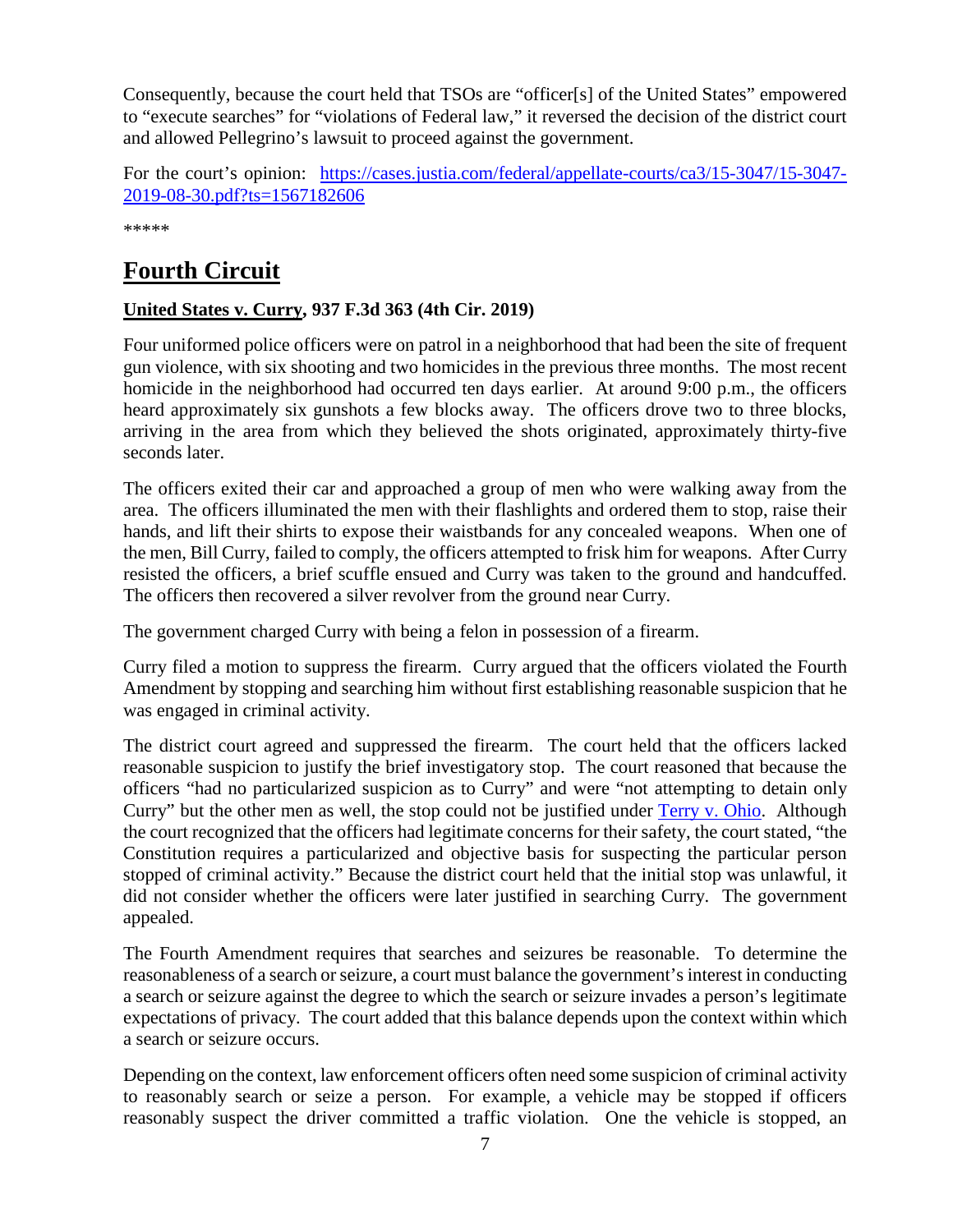occupant may be frisked for weapons if officers reasonably believe the occupant is armed and dangerous. However, even without suspicion of criminal activity, a search or seizure may still be reasonable when "special governmental needs, beyond the normal need for law enforcement" justify the intrusion.

In this case, the court held that the government's interest in responding to the shooting and preventing violence was an exigent circumstance that constituted a special need. Consequently, the court found that the officers acted reasonably in stopping Curry and the other men without individualized suspicion that any of them were involved in criminal activity. The court recognized that the officers were rushing to respond to shots fired seconds earlier in a densely populated residential neighborhood. The court noted the officers were faced with the prospect that an active shooter might continue to threaten the safety of the public. Even though one purpose of the officers' actions that night may have included ordinary law enforcement, the immediate purpose of stopping Curry and the men and illuminating them with their flashlights was to protect the public and themselves from the threat posed by an active shooter.

Although the court reversed the district court's decision to suppress the firearm because the officers' stop was lawful, it remanded the case to the district court to determine whether the subsequent search of Curry was also lawful.

For the court's opinion: [https://cases.justia.com/federal/appellate-courts/ca4/18-4233/18-4233-](https://cases.justia.com/federal/appellate-courts/ca4/18-4233/18-4233-2019-09-05.pdf?ts=1567708225) [2019-09-05.pdf?ts=1567708225](https://cases.justia.com/federal/appellate-courts/ca4/18-4233/18-4233-2019-09-05.pdf?ts=1567708225)

\*\*\*\*\*

# <span id="page-7-0"></span>**Sixth Circuit**

#### <span id="page-7-1"></span>**United States v. Clayton, 2019 U.S. App. LEXIS 26382 (6th Cir. MI August 30, 2019)**

Detective Sutherland with the Battle Creek Police Department arrested Michael Clayton for a variety of offenses related to the sexual exploitation of three young women. At the police station, Det. Sutherland interrogated Clayton. Before any questioning, Det. Sutherland read Clayton his Miranda rights from a standard form used by the Battle Creek Police Department. Det. Sutherland told Clayton:

Before we ask you any questions, you must understand your rights.

- 1. You have the right to remain silent.
- 2. Anything you say can will be use against you in court.
- 3. You have the right to talk to a lawyer before we ask you any questions.
- 4. If you cannot afford to have a lawyer, one will be appointed for you before any questioning if you wish.

Clayton acknowledged that he understood his rights. However, in giving these warnings, Det. Sutherland misread the third Miranda warning concerning the right to counsel. Det. Sutherland tracked the part of the form that stated, "[y]ou have the right to talk to a lawyer before we ask you any questions, but he omitted the following clause of the warning – "and to have him/her present with you during questioning." Afterward, Det. Sutherland conducted two brief interviews of Clayton in which Clayton did not provide any material statements.

The next day, a special agent with Homeland Security Investigations (HSI) and a different Battle Creek Police Department detective interviewed Clayton. At the beginning of the interview, the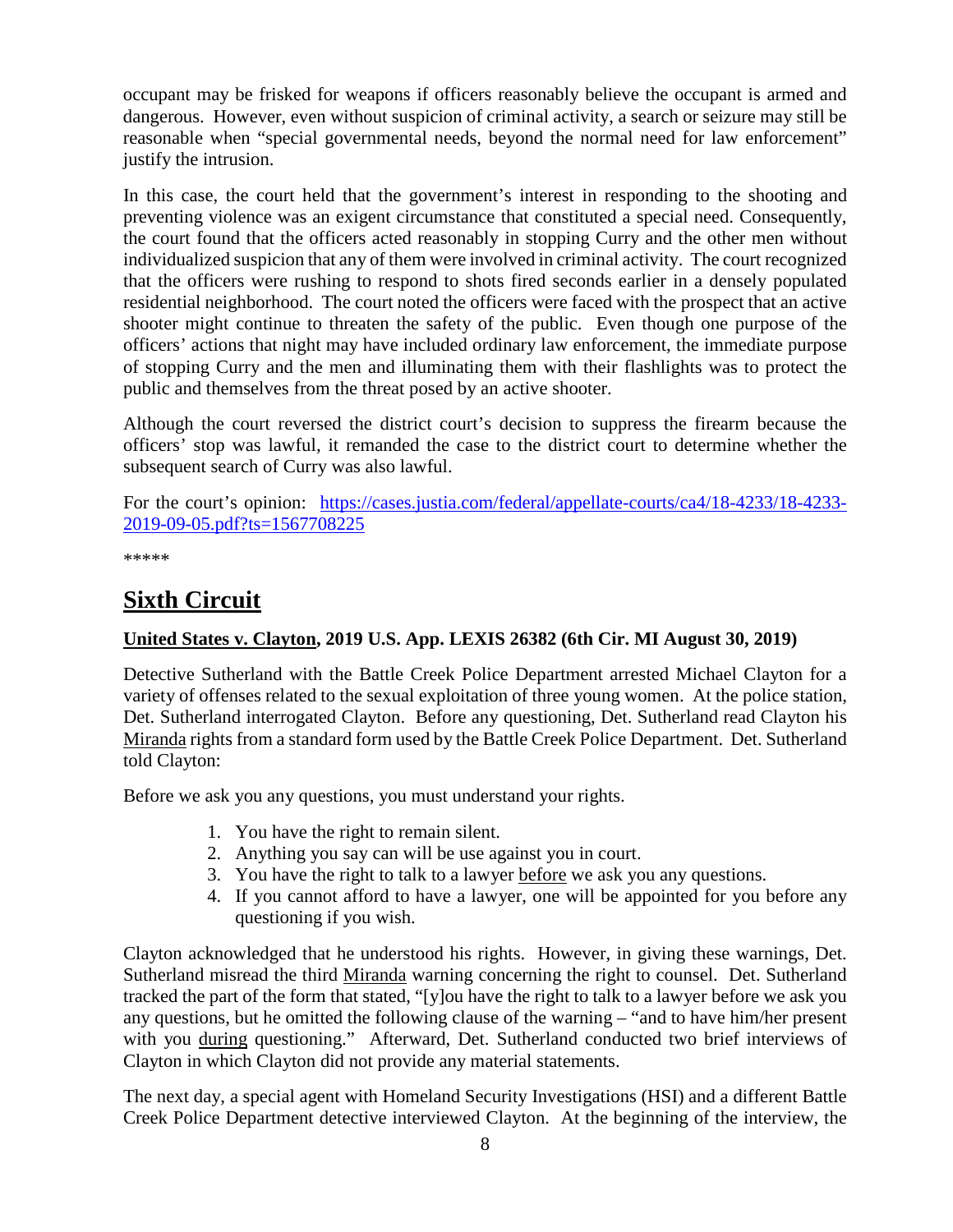HSI agent told Clayton, "It's my understanding that you were read Miranda, and you're good to go . . . [y]ou still want to talk because this is your lifeline?" Clayton replied that he still wanted to talk. During the course of the one-hour interview, Clayton made incriminating statements to the officers.

The government charged Clayton with several offenses related to sexual exploitation of minors as well as drug and firearm offenses.

Clayton filed a motion to suppress the statements he made to the officers. Clayton claimed that by deviating from the Battle Creek Police Department's standard Miranda form, Det. Sutherland did not properly inform him of his right to have an attorney present during police questioning. As a result, Clayton argued that his admissions to the officers as well as any physical evidence obtained because of them should have been suppressed. The district court denied Clayton's motion and he appealed to the Sixth Circuit Court of Appeals.

In [Miranda v. Arizona,](https://supreme.justia.com/cases/federal/us/384/436/) the Supreme Court outlined the four warnings that an officer must give before questioning a suspect in custody. They are:

- 1. You have the right to remain silent,
- 2. Anything you say can be used against you in court,
- 3. You have the right to the presence of an attorney, and
- 4. If you cannot afford an attorney, one will be appointed for you before any questioning if you would like.

Ultimately the court held that while Detective Sutherland would have been better served to read the Miranda warnings exactly as provided on his department's form, there is no specific formula or wording that an officer must use. The court noted that Miranda only requires that a defendant be informed of his right to "the presence of an attorney." While Miranda clarified "presence" to include the right to consult with an attorney before and during questioning, Miranda does not require a warning exactly to that effect. Instead, concerning Miranda's third and fourth warnings, the Supreme Court only requires that a police officer reasonably convey to a suspect that he has the right to consult with counsel, before any questioning, regardless of whether he can afford one. To determine whether a suspect's right to counsel was reasonably conveyed to him, a court analyzes whether that warning effectively "communicated that the right to counsel carried forward to and through the interrogation."

In this case, Det. Sutherland told Clayton that he had the right to consult with an attorney, as required by Miranda and that the right began immediately, before any questions could be asked. In addition, "nothing in the words used [by Det. Sutherland] indicated that counsel's presence would be restricted [during] questioning," which undermined Clayton's argument. As a result, the court found that Det. Sutherland's warning "reasonably conveyed Clayton's right to have an attorney present, not only at the outset of interrogation, but at all times." The court added the Third and Fourth Circuits Courts of Appeal have held that warnings in which officers told suspects, "you have the right to an attorney," even without an express reference to the right to counsel during questioning, was sufficient to satisfy Miranda.

Clayton further argued that regardless of whether he was properly Mirandized, his statements were involuntary.

The court disagreed. The court found that the officers did not engage in any coercive conduct and there was no evidence to suggest that Clayton's statements was involuntary.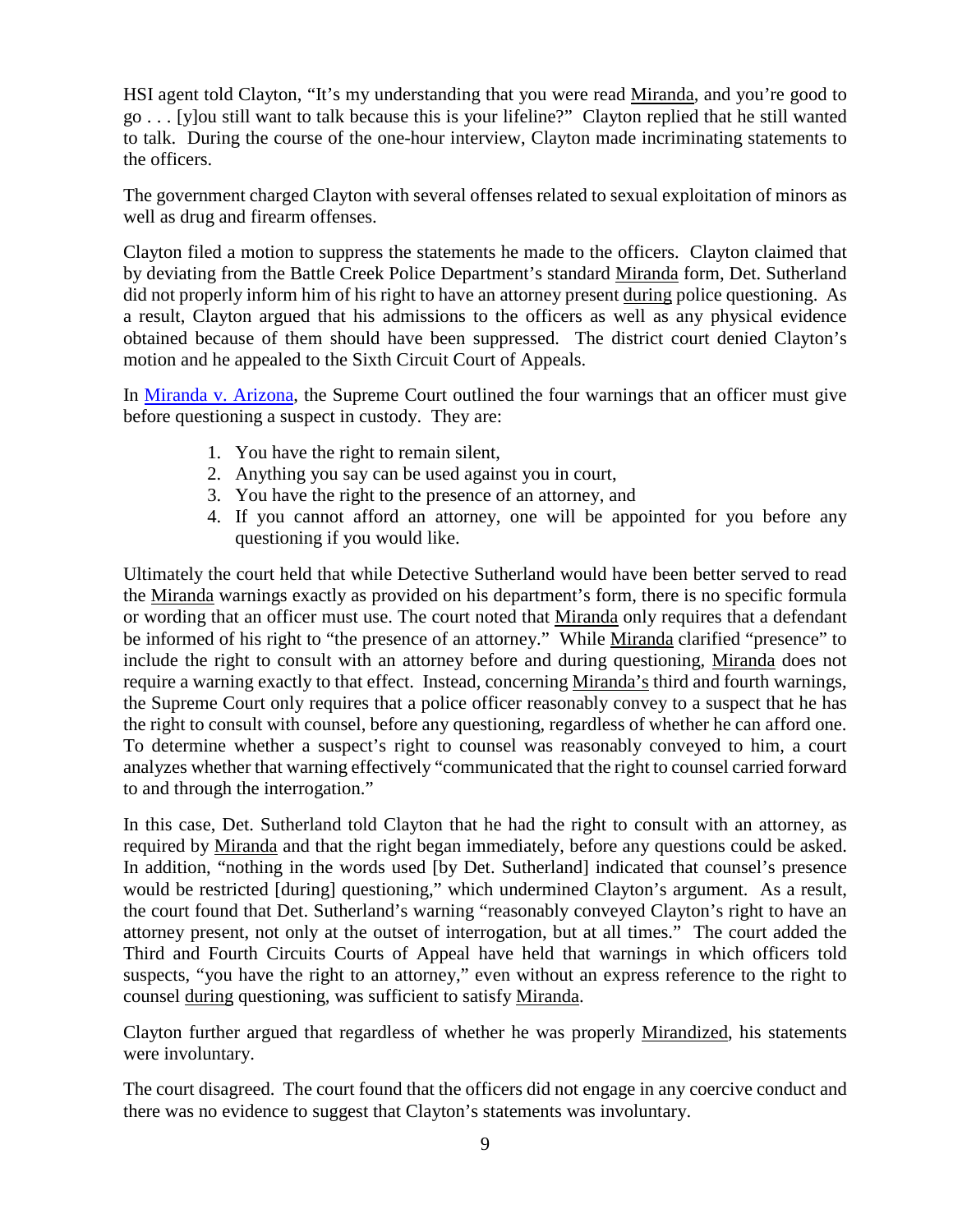For the court's opinion: [https://cases.justia.com/federal/appellate-courts/ca6/18-2237/18-2237-](https://cases.justia.com/federal/appellate-courts/ca6/18-2237/18-2237-2019-08-30.pdf?ts=1567182643) [2019-08-30.pdf?ts=1567182643](https://cases.justia.com/federal/appellate-courts/ca6/18-2237/18-2237-2019-08-30.pdf?ts=1567182643)

\*\*\*\*\*\*

# <span id="page-9-0"></span>**Ninth Circuit**

#### <span id="page-9-1"></span>**United States v. Cano, 934 F.3d 1002 (9th Cir. 2019)**

On July 25, 2016, Cano arrived at the San Ysidro Port of Entry from Tijuana. During primary inspection, Cano stated: "he was living in Mexico, working in San Diego, but going to L.A. on that day." Pursuant to a random Customs and Border Protection (CBP) computer referral, Cano was referred to a secondary inspection, where a narcotic-detecting dog alerted to the vehicle's spare tire. A CBP official removed the spare tire from the undercarriage of Cano's truck and discovered 14 vacuum-sealed packages, containing 14.03 kilograms of cocaine.

A CBP officer arrested Cano, seized his cell phone, and called Homeland Security Investigations, which dispatched Agents Petonak and Medrano to investigate. After arriving, Agent Petonak manually searched Cano's cell phone, noticing a "lengthy call log" but no text messages. Agent Petonak later stated that the purpose of his manual search was "to find some brief investigative leads in the current case," and "to see if there's evidence of other things coming across the border."

Agent Petonak questioned Cano, who stated that he was heading to a carpet store in San Diego to look for work; however, he could not provide the name or address of the store. While Agent Petonak questioned Cano, Agent Medrano conducted a second manual search of Cano's cell phone. Agent Medrano examined the call log and wrote down some of the numbers on a piece of paper. He also noticed two text messages that had arrived after Cano had reached the border, and he took a photograph of the messages. Next, Agent Medrano conducted a "logical download" of the phone using Cellebrite software. A Cellebrite search allows the user to access text messages, contacts, call logs, media, and application data on a cell phone and to select which types of data to download.

After Agent Petonak interviewed Cano, he reviewed the results of the Cellebrite download of Cano's phone by Agent Medrano. The Cellebrite results revealed that Cano had not sent any text messages and the call log did not contain any phone numbers that corresponded to carpet stores in San Diego.

Before trial, Cano filed a motion to suppress any evidence obtained from Agent Petonak and Medrano's warrantless searches of his cell phone at the border. The district court denied Cano's motion, ruling that the manual searches and the Cellebrite search of Cano's cell phone were valid border searches. Following his conviction, Cano appealed. Cano argued that the warrantless searches of his cell phone violated the Fourth Amendment because they were not valid border searches. Specifically, Cano claimed the agents were searching for evidence of a crime, not contraband that could be lawfully seized at the border.

The Ninth Circuit Court of Appeals noted that border searches constitute an exception to the Fourth Amendment's warrant requirement. The court added that border searches generally do not require any particularized suspicion of criminal activity as long as they are "routine inspections and searches of individuals or conveyances seeking to cross our borders." Finally, the court stated that border searches are reasonable under the Fourth Amendment because they occur at the border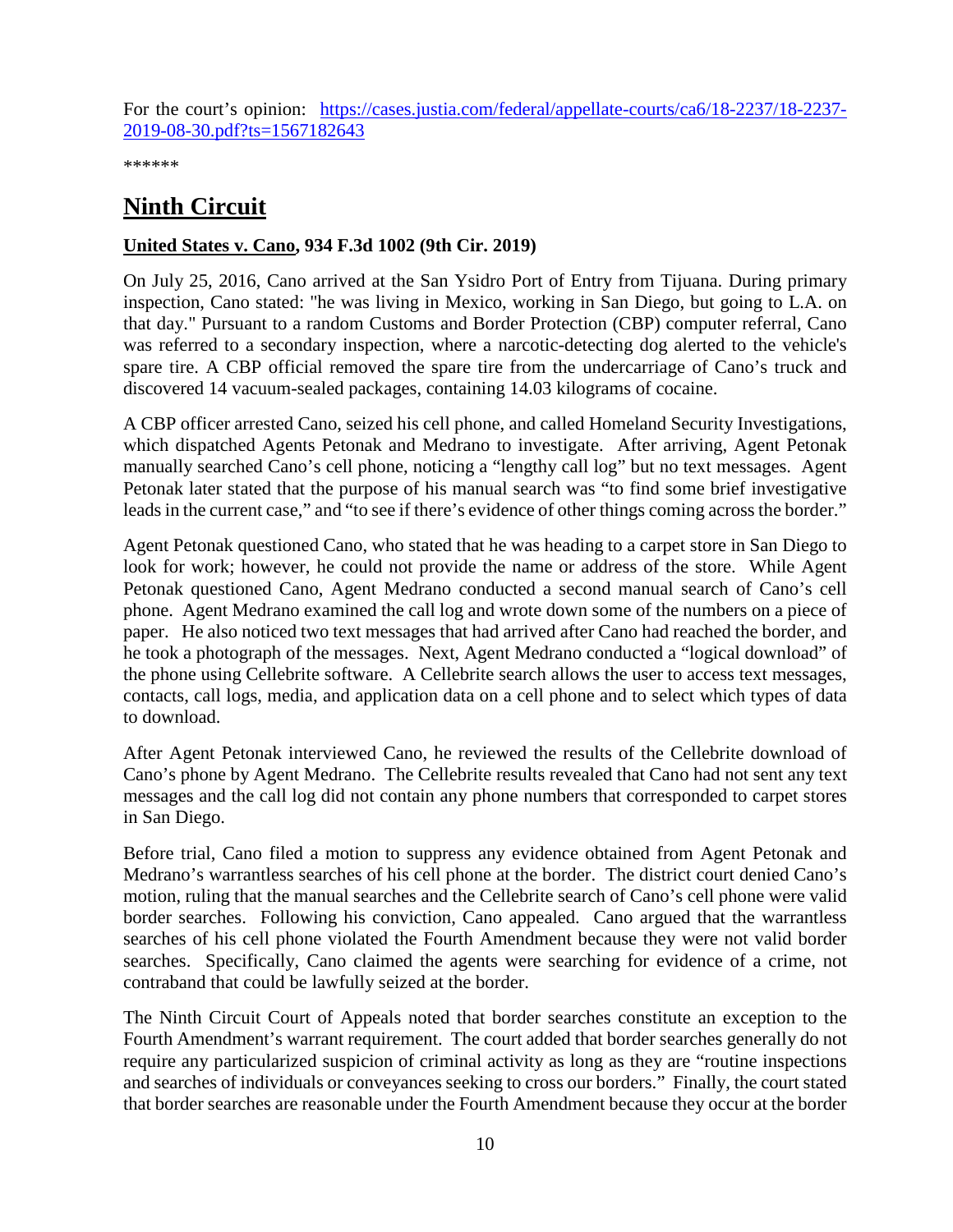and "are rooted in the longstanding right of the sovereign to protect itself by stopping and examining persons and property crossing into this country."

The court cautioned that the sovereign's right to conduct suspicionless searches at the border "does not mean, however, that at the border, anything goes." Instead, the border search exception is limited in two ways. First, border searches may only be conducted by "persons authorized to board or search vessels," which includes customs and border officials, but not general law enforcement officers. Second, a border search must be conducted in enforcement of customs laws and not for general law enforcement purposes.

First, as a general principle, the court held that cell phones, including the phone's data, are subject to search at the border. The court recognized that one of the purposes of a border search is to interdict contraband entering the country. The court disagreed with the defendant's premise that cell phones cannot contain contraband. Although cell phone data cannot hide physical objects, the court held that cell phone data can contain digital contraband, i.e. child pornography.

Next, as a general principle, the court held that manual searches of cell phones at the border are reasonable without individualized suspicion that the phone contains digital contraband. However, the court found that forensic searches of cell phones at the border require reasonable suspicion that the phone contains digital contraband. In [United States v. Cotterman,](https://law.justia.com/cases/federal/appellate-courts/ca9/09-10139/09-10139-2013-03-08.html) decided by the Ninth Circuit Court of Appeals in 2013, the court held that a warrantless forensic search of a laptop computer at the border required reasonable suspicion that the computer contained digital contraband. In this case, the court found no basis to distinguish a forensic cell phone search from a forensic laptop search.

Finally, as another general principle, the court held that the scope of a border search of a cell phone is limited to searching a phone to determine if it contains contraband and does not extend to searching a phone for evidence of past or future border-related crimes. The court recognized that this holding was in conflict with the Fourth Circuit Court of Appeals holding in [United States](https://cases.justia.com/federal/appellate-courts/ca4/16-4687/16-4687-2018-05-18.pdf?ts=1526668260)  [v. Kolsuz,](https://cases.justia.com/federal/appellate-courts/ca4/16-4687/16-4687-2018-05-18.pdf?ts=1526668260) decided in 2018 (See [6 Informer 18\)](https://www.fletc.gov/sites/default/files/6Informer18.pdf). In Kolsuz, the court held that a forensic search of the defendant's phone under the border search exception was reasonable to locate evidence of an export violation that the government had already detected as well as evidence related to other ongoing attempts to violate export laws. The Fourth Circuit held that "the justification behind the border search exception is broad enough to accommodate not only the direct interception of contraband as it crosses the border, but also the prevention and disruption of ongoing efforts to export contraband illegally."

Against this backdrop, the court had to determine whether the agents' manual and forensic searches of Cano's phone were searches for digital contraband or searches for evidence of a crime, which exceeded the scope of a valid border search, as Cano claimed.

The court held that the first manual search of Cano's phone fell within the scope of a search for digital contraband. Once Cano was arrested, Agent Petonak briefly searched Cano's phone and saw that there were no text messages. The court reasoned that because child pornography may be sent via text message, Agent Petonak acted within the scope of a permissible border search by accessing the phone's text messages.

Next, the court held that the second manual search of Cano's phone conducted by Agent Medrano exceeded the scope of a search for digital contraband. While it was reasonable for the agents to open the phone's call log to verify that the log contained a list of phone numbers and not surreptitious images or videos, the border search exception did not justify Agent Medrano's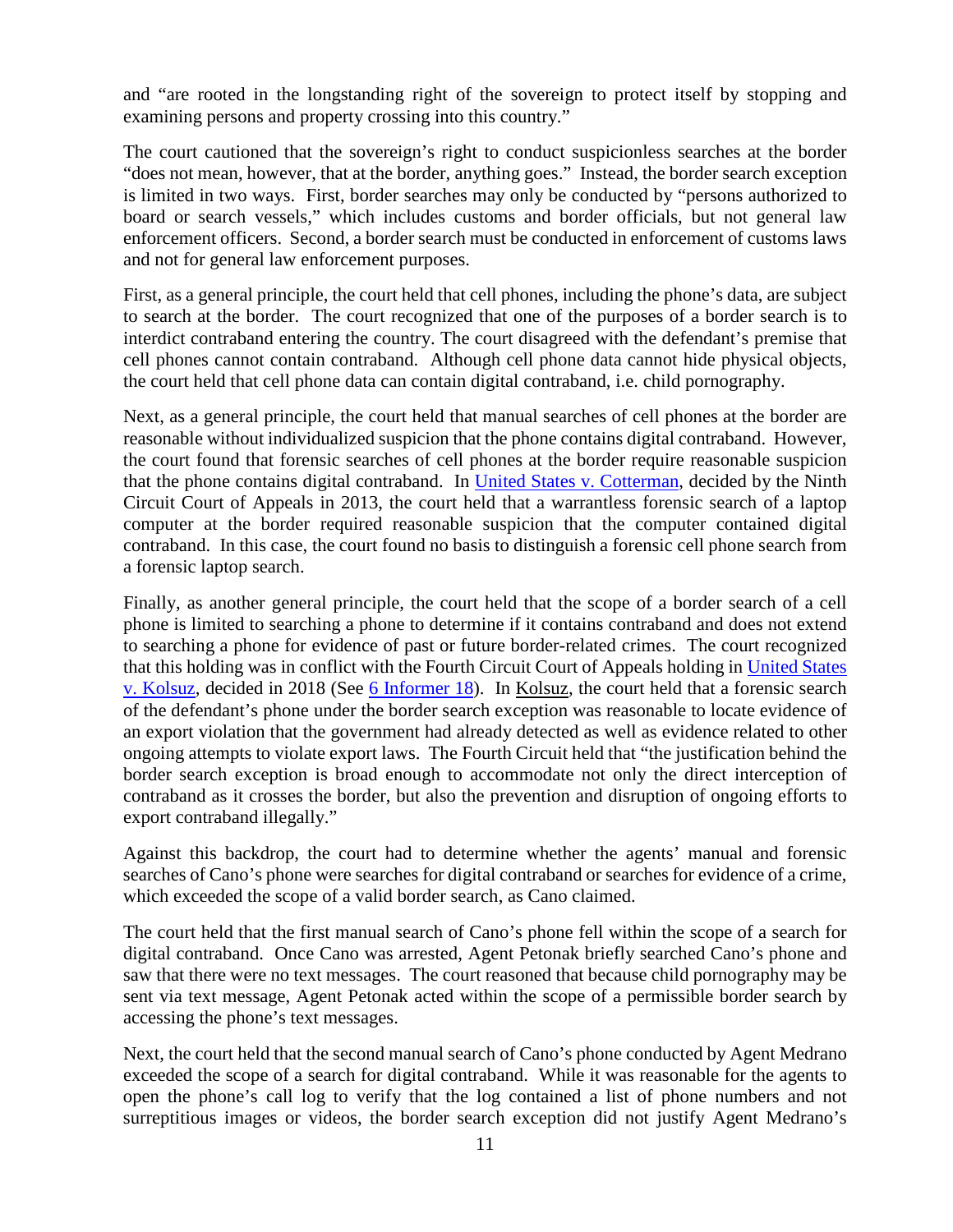recording of the phone numbers and text messages for further investigation because that action had no connection to ensuring that the phone lacked digital contraband. As a result, the court held that the second manual search of Cano's phone was unreasonable as a border search under the Fourth Amendment.

Finally, the court held that if the Cellebrite search of Cano's phone qualified as a forensic search, the entire search was unreasonable under the Fourth Amendment. Although the agents had reason to believe that Cano's phone would contain evidence leading to additional drugs, they did not have an objectively reasonable suspicion that the digital data in the phone contained contraband. Absent reasonable suspicion, the court concluded that the border search exception did not authorize the agents to conduct a warrantless forensic search of Cano's phone, and evidence obtained through a forensic search should be suppressed.

In a footnote, the court stated that the issue of whether the Cellebrite search constituted a forensic search was disputed and that the district court passed on the issue without deciding it. Similarly, the court declined to rule on this issue because neither party briefed the issue to the court and because the court vacated Cano's conviction.

For the court's opinion: [https://cases.justia.com/federal/appellate-courts/ca9/17-50151/17-](https://cases.justia.com/federal/appellate-courts/ca9/17-50151/17-50151-2019-08-16.pdf?ts=1565975000) [50151-2019-08-16.pdf?ts=1565975000](https://cases.justia.com/federal/appellate-courts/ca9/17-50151/17-50151-2019-08-16.pdf?ts=1565975000)

\*\*\*\*\*

#### <span id="page-11-0"></span>**United States v. Garay, 2019 U.S. App. LEXIS 27908 (9th Cir. CA September 17, 2019)**

When police officers attempted to stop Nahach Garay for a traffic violation he refused to pull over instead leading the officers on a high-speed chase. The chase ended when Garay crashed his car into a ditch and attempted to flee on foot. The officers arrested Garay and discovered thousands of dollars of cash and certain quantities of four different illegal drugs on his person.

While waiting for a tow truck to arrive, officers searched Garay's car and found two loaded rifles, ammunition, and two cell phones, one of which was claimed by the passenger. The officers filled out a Vehicle Report on which they listed the two firearms but did not list any other property. Later, the officers booked the rifles, ammunition, and cell phones as evidence.

The officers obtained a warrant to search Garay's cell phone from a state court judge. In his affidavit, an officer described the high-speed chase, the drugs and cash found on Garay's person and the officer's knowledge, based on his training and experience, that individuals who possess firearms take pictures of them and communicate via text messages to further their criminal activity.

After the case was referred for federal prosecution, the government obtained a warrant to search Garay's cell phone from a federal magistrate. In her affidavit, a federal law enforcement officer stated that in her experience, as well as on the "collective experiences" of law enforcement agents that felons prohibited from possessing guns use mobile phones to coordinate buying and selling guns.

Garay's phone contained photographs that tied Garay to one of the firearms that was recovered from his car.

The government charged Garay with being a felon in possession of a firearm. Garay filed a motion to suppress the warrantless seizure of his cell phone.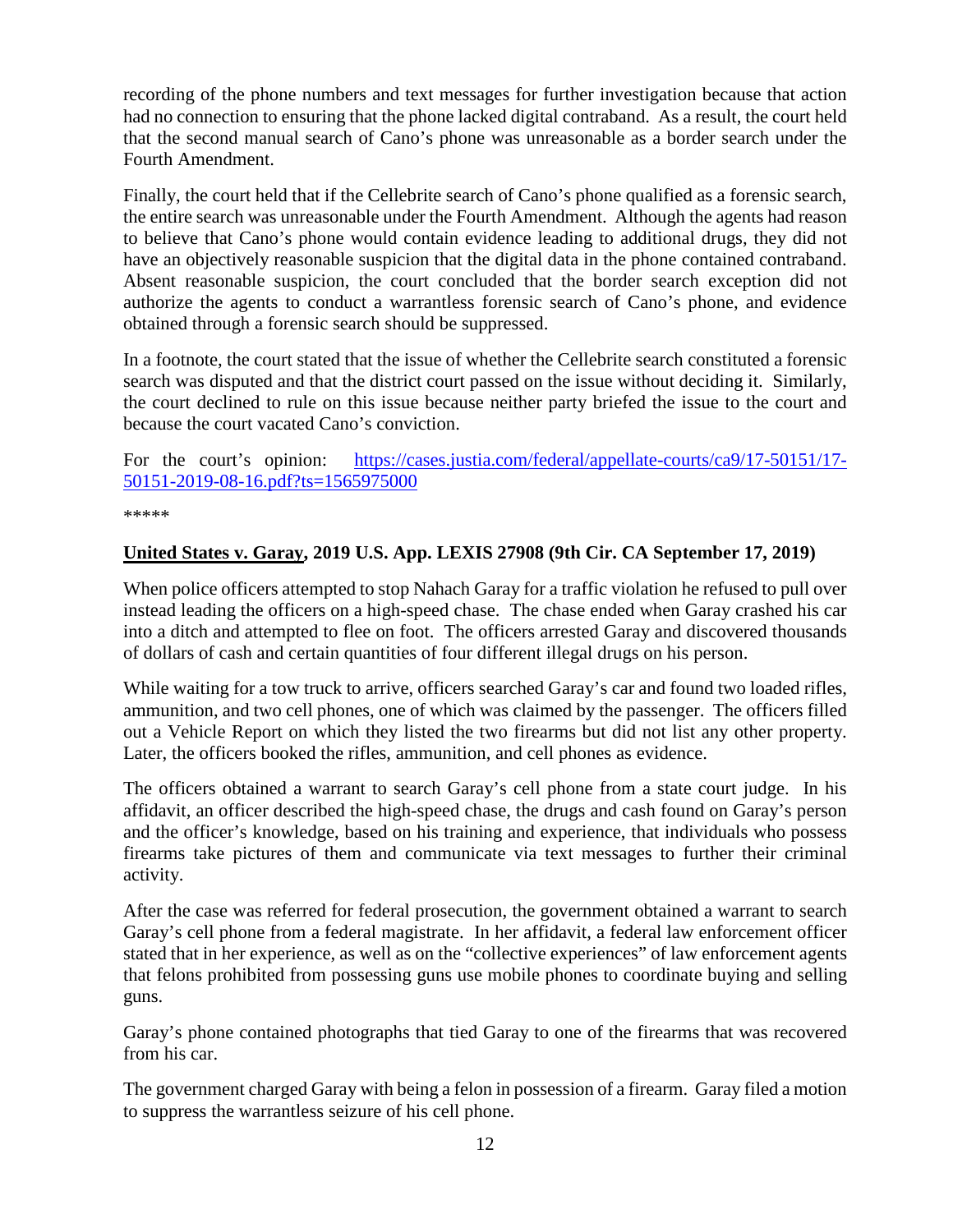First, Garay argued that the warrantless seizure of his phone was unreasonable because the officers used their authority to inventory the car's contents as a pretext to rummage for criminal evidence. Garay claimed the officers' failure to list the property found in his car on an inventory sheet, as required by department policy, supported his position.

Under the Fourth Amendment and relevant case law, it is well established that, once a vehicle has been impounded or towed, police officers are permitted to inventory the car's contents. However, to comply with the Fourth Amendment's reasonableness requirement, inventory searches "must not be used as a ruse for a general rummaging in order to discover incriminating evidence."

First, the court held that the failure to complete the inventory sheet, as required by department, policy, did not automatically invalidate the inventory search. The court recognized that the officer who searched Garay's car complied with the department's inventory search policy in all material respects, for example: the officer obtained the tow truck driver's signature and noted the date and time of the driver's arrival; he obtained a file number for the inventory; and he checked a box on the relevant inventory form indicating that items of value were in the car before identifying and booking the items recovered for the car as "evidence / property." The court concluded that the officer's failure to complete the inventory sheet was not a material deviation from the department's inventory policy. The court supported its position by noting that the First, Fourth, Fifth, and Eleventh Circuits have expressly recognized that the failure to complete an inventory form does not automatically invalidate an inventory search. In addition, the court found that the Second, Seventh, Eighth, and Ninth Circuits have upheld inventory searches despite other comparable "administrative errors." In all of these cases, the courts found that administrative errors do not automatically invalidate inventory searches. Instead, there must be something to suggest that the police used an inventory search "in an after-the-fact attempt to justify a simple investigatory search for incriminating evidence."

Second, the court held that there was no evidence to suggest that the officers used the inventory search as a pretext to "rummage for evidence." The court found that the contents of Garay's wrecked car had to be removed and safeguarded before the car was towed from the crash site, which is the essence of an inventory search. In addition, because the site was also a crime scene, the items in the car were "sensibly" treated as evidence. Although the circumstances leading up to the search would have caused the officers to believe that Garay's car contained evidence of criminal activity, that expectation did not invalidate an otherwise reasonable inventory search. As a result, the court held that Garay's cell phone was lawfully seized as part of a valid inventory search.

Garay further argued that the affidavits supporting the search of the contents of his cell phone were inadequate. Specifically, Garay claimed that the affiants' beliefs on the basis of their training and experience "that that individuals who possess firearms take pictures of them and communicate via text messages to further their criminal activity," without explaining this training and experience in detail, should not have been considered by the judges who issued the warrants.

The court disagreed. The court commented that it has long held that affiants seeking a warrant may state conclusions based on training and experience without having to detail that experience. The court added that the circumstances leading up to the search of the car, including the chase, Garay's arrest, and the seizure of cash and drugs from Garay, coupled with the affiants' training and experience, provided probable cause to believe that criminal evidence might be found on Garay's cell phone.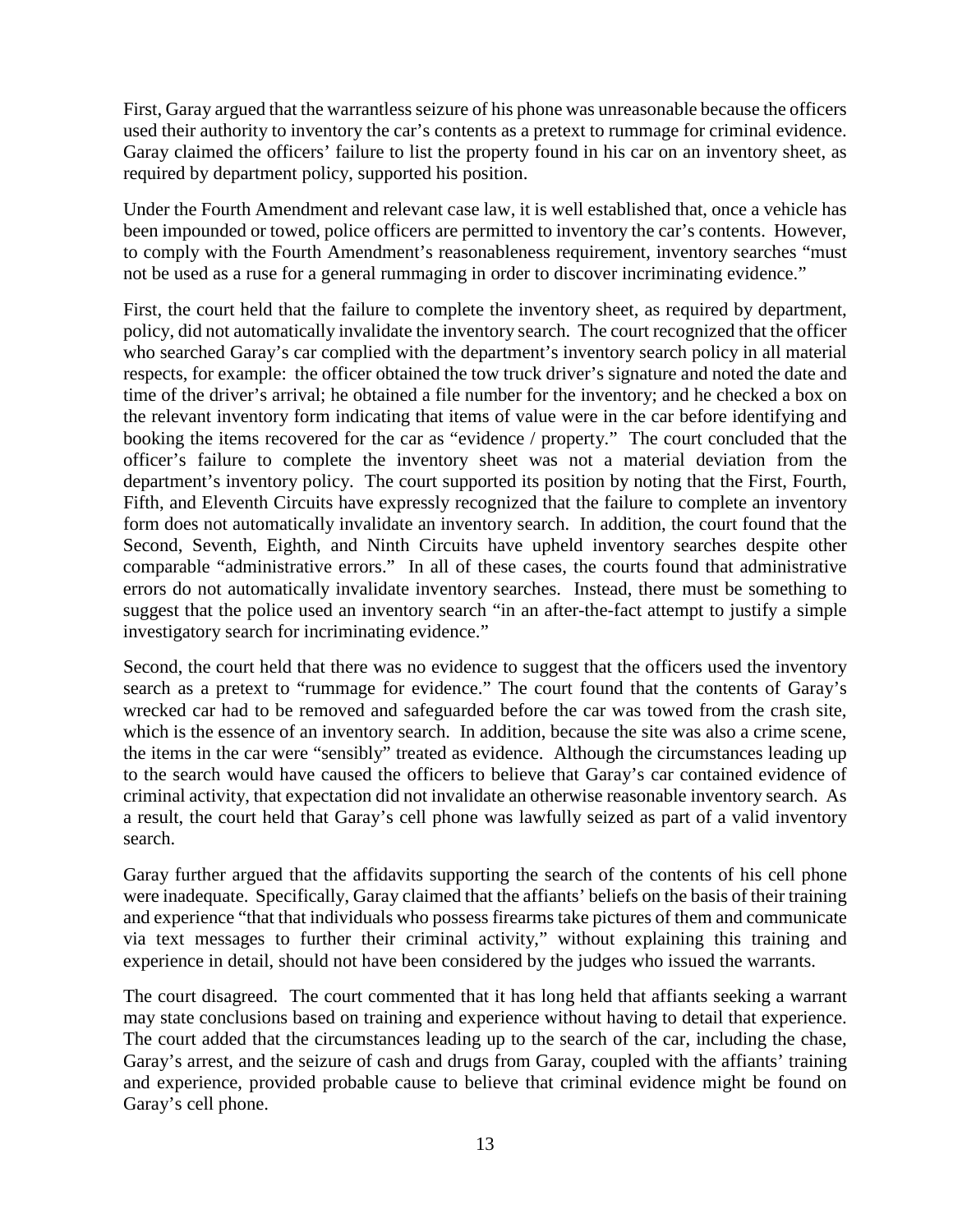For the court's opinion: [https://cases.justia.com/federal/appellate-courts/ca9/18-50054/18-](https://cases.justia.com/federal/appellate-courts/ca9/18-50054/18-50054-2019-09-17.pdf?ts=1568739705) [50054-2019-09-17.pdf?ts=1568739705](https://cases.justia.com/federal/appellate-courts/ca9/18-50054/18-50054-2019-09-17.pdf?ts=1568739705)

\*\*\*\*\*

# <span id="page-13-0"></span>**Tenth Circuit**

#### <span id="page-13-1"></span>**United States v. Romero, 935 F.3d 1124 (10th Cir. 2019)**

At approximately 5:30 p.m., a police officer drove past a church and saw a man standing at the front entrance, peering into the window. The officer knew the church was not holding services at the time and that there had been recent reports of theft and vandalism at other churches in the area. Based on this information, the officer drove into the church parking lot to investigate.

Upon arrival, the officer saw the man, later identified as Manuel Romero, crouching down to fill up a water bottle from the outdoor hose connected to the church. The officer saw that Romero had a pocket clip for a folding pocketknife on his waistband near his right hip and a linear bulge on his right bicep that the officer suspected was another knife.

When the officer asked Romero what he was doing, Romero told him that he was getting some water and charging his cell phone, gesturing to the items, which he held in each hand, respectively. The officer asked Romero if he had any weapons and Romero gestured to the pocket clip on his waistband. After the officer told Romero not to reach for the knife, Romero immediately lifted both hands to chest level. The officer then told Romero to put down his water bottle and phone so he could frisk Romero. When Romero hesitated, the officer told Romero that he needed to comply or that the officer would arrest him for "resisting [and] obstructing." After Romero told the officer he did not want to go to jail, the officer pointed his taser at Romero and told him to put down the items in his hands. Romero put the phone and water bottle on the ground and turned around to face the church wall as directed by the officer. The officer then ordered Romero to the ground and Romero complied by immediately lowering himself to the ground. While Romero was lying on the ground, the officer frisked him and discovered a knife.

Ultimately, the officer determined that Romero was resisting and failing to obey his commands and arrested him for violating N.M. Stat. § 30-22-1(D). The officer searched Romero incident to arrest and found a handgun in Romero's backpack. The government later charged Romero with one count of being a felon in possession of a firearm and one count of knowingly possessing a stolen firearm.

Romero filed a motion to suppress the handgun. Romero argued that the officer did not have reasonable suspicion to conduct a Terry frisk nor probable cause to arrest him under N.M. Stat. § 30-22-1(D). The district court denied Romero's motion and he appealed.

First, the Tenth Circuit Court of Appeals assumed without deciding that the officer had reasonable suspicion to conduct a Terry frisk.

Second, the court agreed with Romero that the officer lacked probable cause to arrest him for violating N.M. Stat. § 30-22-1(D). New Mexico Stat. § 30-22-1(D) prohibits "[r]esisting, evading or obstructing an officer" by, among other things, "resisting or abusing [a] peace officer in the lawful discharge of his duties." The New Mexico Court of Appeals has interpreted the phrase, "resisting or abusing" in section 30-22-1(D) to prohibit three types of conduct: (1) physical acts